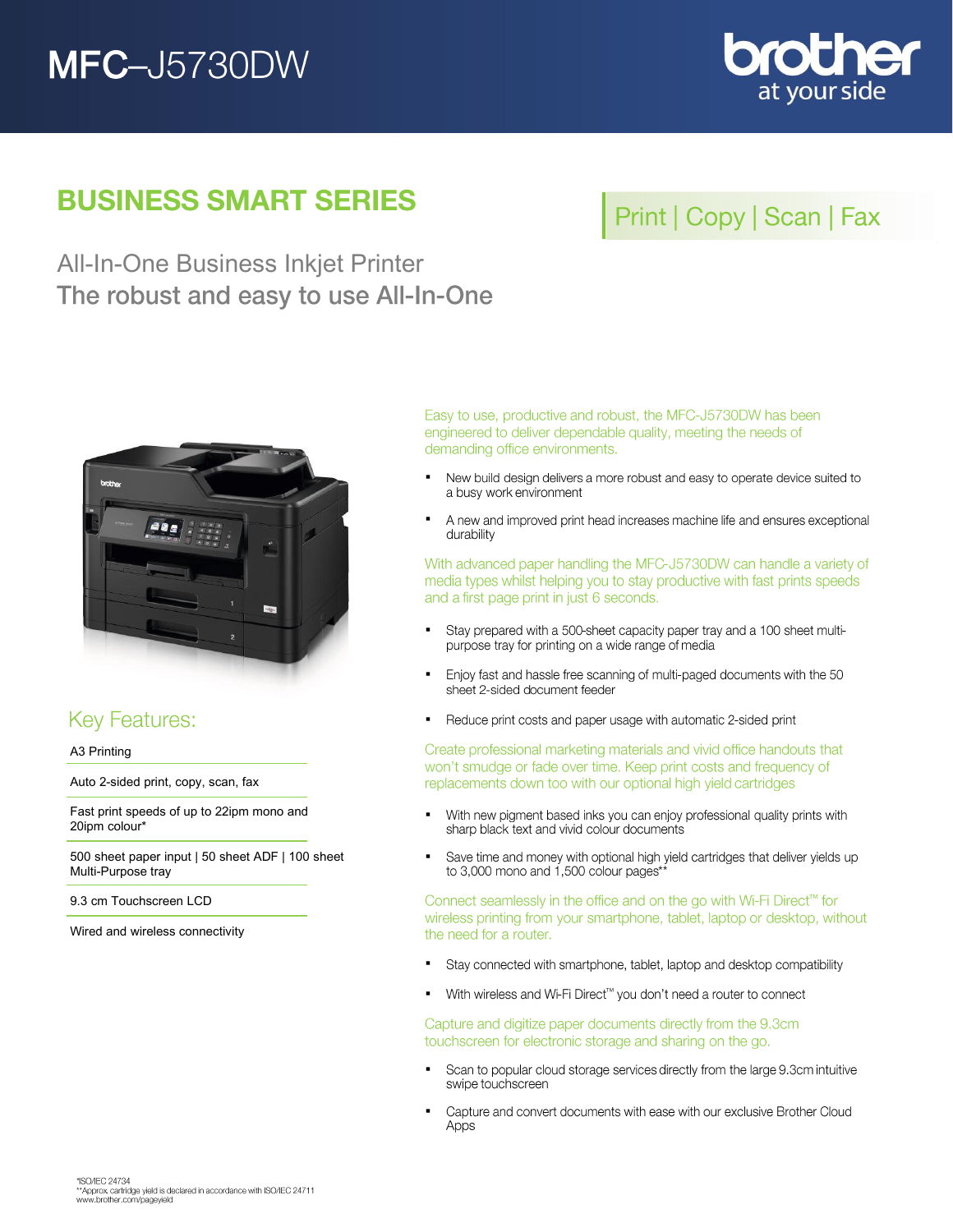#### **General**

| <b>Technology</b>                 | Inkjet                                                                         |
|-----------------------------------|--------------------------------------------------------------------------------|
| <b>LCD Display</b>                | 9.3cm colour touchscreen                                                       |
| Memory                            | 265MB                                                                          |
| Local Interface                   | Hi-Speed USB 2.0                                                               |
| <b>Wired Network Interface</b>    | 10Base-T/100Base-TX                                                            |
| <b>Wireless Network Interface</b> | 802.11b/g/n (Infrastructure Mode)                                              |
| <b>Ink Gauge Indication</b>       | Ink levels can easily be displayed on the LCD using the<br>ink management menu |

## **Printer Driver**

| Windows <sup>®</sup>   | Windows® 10 (32 & 64 bit editions)<br>Windows® 8 (32 & 64 bit editions)<br>Windows® 7 (32 & 64 bit editions)<br>Windows Vista® (32 & 64 bit editions)<br>Windows® Server 2012, 2012R2 & 2008R2<br>Windows® Server 2008 (32 & 64 bit editions) |
|------------------------|-----------------------------------------------------------------------------------------------------------------------------------------------------------------------------------------------------------------------------------------------|
| Macintosh <sup>5</sup> | OS X v10.9.5/10.10.x/10.11.x                                                                                                                                                                                                                  |
| l inuv <sup>5</sup>    | CUPS, LPD/LPRng (32 & 64 bit editions)                                                                                                                                                                                                        |
|                        |                                                                                                                                                                                                                                               |

#### **Colour Printer**

| Speed                                 | 22ipm mono & 20ipm colour based on ISO/IEC 24734                        |
|---------------------------------------|-------------------------------------------------------------------------|
| Speed (Fast Mode)                     | Up to 35 pages per minute mono & up to 27 pages per<br>minute colour    |
| Warm-up Time                          | 0 seconds                                                               |
| <b>Resolution</b>                     | Up to 4,800 x 1,200dpi                                                  |
| 2- Sided Print                        | Yes                                                                     |
| <b>Droplet Size</b>                   | Minimum droplet size of 1.5pl                                           |
| <b>Colour Enhancement</b>             | Brother Image Enhancement allows the user to<br>customise colour output |
| <b>FPOT</b><br>(First Print Out Time) | 6 seconds                                                               |

## **Mobile / Web Based Printing & Scanning**

| <b>Brother iPrint&amp;Scan</b><br>(Android)              | Print from, scan to, send faxes, preview received<br>faxes, preview copies and check the machine status<br>from an Android device              |
|----------------------------------------------------------|------------------------------------------------------------------------------------------------------------------------------------------------|
| <b>Brother iPrint&amp;Scan</b><br>(iPad / iPhone / iPod) | Print from, scan to, send faxes, preview received<br>faxes, preview copies and check the machine status<br>from an iPad / iPhone / iPod Touch. |
| <b>Brother iPrint&amp;Scan</b><br>(Windows® Phone)       | Print from and scan to a smart phone running the<br>Windows® Phone Operating System                                                            |
| <b>Brother Print&amp;Scan</b><br>(Windows® 8 & RT)       | Print from and scan to a Windows® 8 or Windows<br><b>RT Tablet</b>                                                                             |
| Google Cloud Print 2.0                                   | Print most common file types from any Google<br>Cloud Print enabled application                                                                |
| <b>AirPrint</b>                                          | Print most common file types from any AirPrint<br>enabled application                                                                          |
| Mopria                                                   | Print most common file types from Mopria<br>supported Android devices                                                                          |
|                                                          | Brother Print Service Plugin Print from Android devices without a dedicated App                                                                |
| Evernote <sup>™6</sup>                                   | Print from and scan to Evernote™ without using a<br>PC.                                                                                        |
| Box <sup>6</sup>                                         | Print from and scan to Box without using a PC                                                                                                  |
| Dropbox <sup>6</sup>                                     | Print from and scan to Dropbox without using a PC                                                                                              |
| Google Drive <sup>™6</sup>                               | Print from and scan to Google Drive™ without using<br>a PC                                                                                     |
| OneDrive <sup>6</sup>                                    | Print from and scan to Microsoft <sup>®</sup> OneDrive without<br>using a PC                                                                   |
| Flickr® <sup>6</sup>                                     | Print from and scan to Flickr® without using a PC                                                                                              |
| Facebook® <sup>6</sup>                                   | Print from and scan to Facebook® without using a<br>PC                                                                                         |
| Evernote <sup>™6</sup>                                   | Print from and scan to Evernote™ without using a<br>PC.                                                                                        |
| OneNote <sup>6</sup>                                     | Scan to Microsoft <sup>®</sup> OneNote without using a PC                                                                                      |

#### **Printer Functions**

| <b>Mono Only Mode</b>                | If a colour ink runs out, continue printing in Mono                                                                                       |
|--------------------------------------|-------------------------------------------------------------------------------------------------------------------------------------------|
| Print Archive <sup>4</sup>           | An electronic carbon copy feature that saves an<br>electronic copy of all printed documents as a PDF file                                 |
| Print Profiles <sup>3</sup>          | Store your favourite driver settings as profiles to easily<br>recall them (great for saving time and for less<br>technically adept users) |
| <b>Booklet Printing</b> <sup>4</sup> | Print documents in A5 booklet format using automatic<br>or manual 2-sided print                                                           |
| Poster Printing <sup>4</sup>         | Enlarge 1 A4 page into a poster using 4, 9, 16 or 25 A4<br>pages                                                                          |
| $N$ -up Printing <sup>3</sup>        | Reduce up to 2, 4, 9, 16 or 25 A4 pages into just one A4<br>page (Mac, up to 2, 4, 6, 9, or 16)                                           |

#### **Open Interface**

| <b>Brother Solutions</b> | Allows the use of $3^{rd}$ party solutions & apps, such as<br>PrintSmart Secure Pro to increase security & |
|--------------------------|------------------------------------------------------------------------------------------------------------|
| Interface (BSI)          | productivity                                                                                               |

*<sup>1</sup>Approx declared yield value in accordance with ISO/IEC 24711 <sup>2</sup>Calculated with 80g/m² paper <sup>3</sup>Windows® & Mac® only*

<sup>4</sup>Windows® only<br><sup>5</sup>Optional free download from the Brother Solutions Centre <u>[http://solutions.brother.com](http://solutions.brother.com/)</u><br><sup>5</sup>Must be web connected<br><sup>7</sup>Maximum number of printed pages per month can be used to compare designed durability b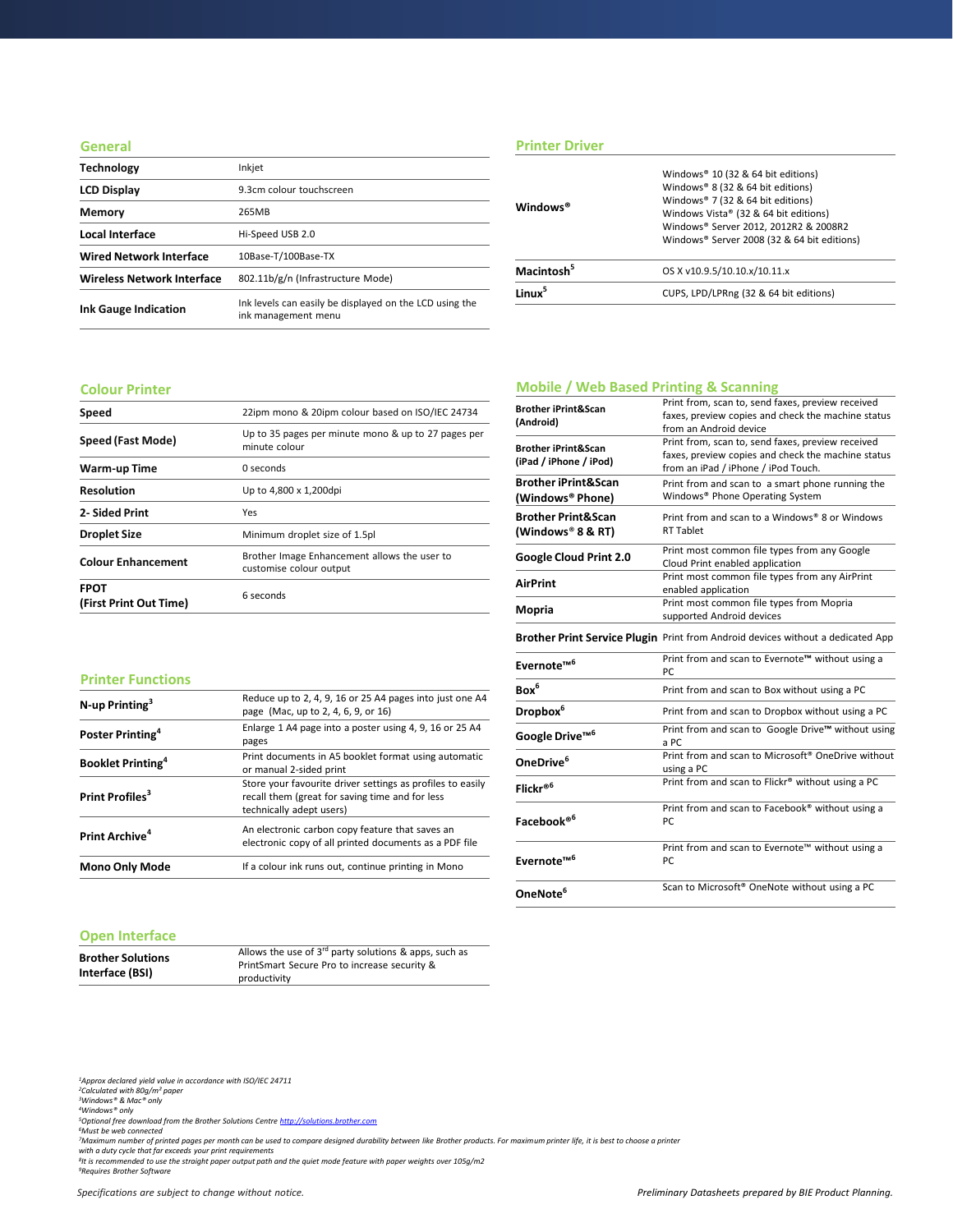#### **USB Host**

| <b>Direct Print</b> | Print directly from a USB flash memory drive. The<br>supported file, JPEG,                                         |
|---------------------|--------------------------------------------------------------------------------------------------------------------|
| <b>Direct Scan</b>  | Scan directly to a USB flash memory drive. The<br>supported file formats include: PDF, PDF/A, JPEG,<br><b>TIFF</b> |

#### **Scan**

| <b>Scanner Type</b>                                  | Dual CIS (Contact Image Sensor)                                                                                                                       |
|------------------------------------------------------|-------------------------------------------------------------------------------------------------------------------------------------------------------|
| <b>Colour &amp; Mono Scanning</b>                    | Yes                                                                                                                                                   |
| <b>Scan Speed Mono</b>                               | 14 ipm (images per minute)                                                                                                                            |
| 2-sided Scan Speed Mono                              | 10 ipm (images per minute)                                                                                                                            |
| <b>Scan Speed Colour</b>                             | 14 ipm (images per minute)                                                                                                                            |
| 2-sided Scan Speed Colour 10 ipm (images per minute) |                                                                                                                                                       |
| Scan Resolution from ADF Up to 600 x 600dpi          |                                                                                                                                                       |
| <b>Scan Resolution from</b><br><b>Scanner Glass</b>  | Up to 1,200 x 2,400dpi                                                                                                                                |
| <b>Interpolated Scan</b><br><b>Resolution</b>        | Up to 19,200 x 19,200dpi                                                                                                                              |
| <b>Colour Depth</b>                                  | 16, 777, 216 colour variations (24 bit)                                                                                                               |
| <b>Grey Scale</b>                                    | 256 shades of grey (8 bit)                                                                                                                            |
| <b>Standard Functions<sup>9</sup></b>                | Scan to USB, E-mail, OCR, Image & File                                                                                                                |
| <b>Network Scanning</b>                              | Scan to network folder (Windows® only), FTP, FTP<br>over SSL, Email Server <sup>5,</sup> SharePoint <sup>9</sup> & Easy Scan to<br>Email <sup>6</sup> |
| Cloud Scanning <sup>6</sup>                          | Scan direct to Evernote™, Box, Dropbox, Google<br>Drive™, OneDrive, Flickr, Facebook, Evernote™,<br>OneNote                                           |
| Scan Features <sup>9</sup>                           | Remove Background, Skip Blank Page, ID Scan, 1 to<br>2 Scan, Auto Deskew from ADF, Split PDF                                                          |
| Scan to Microsoft Office <sup>6</sup>                | Scan to Microsoft <sup>®</sup> Word, Microsoft <sup>®</sup> Excel &<br>Microsoft <sup>®</sup> PowerPoint                                              |
| <b>Scan to Searchable PDF</b>                        | Scan documents to searchable PDF files                                                                                                                |
| <b>Scan to SharePoint</b>                            | Scan documents directly into SharePoint from<br>Brother Control Centre 4 program                                                                      |
| Outline & Scan <sup>6</sup>                          | Draw around items to either scan a section or<br>remove a section from the original document                                                          |
| Windows® Web Services<br><b>Scanning</b>             | Scan direct into Windows® (from Windows® 7 &<br>onwards) without needing to install a scanner<br>driver                                               |

#### **Scanner Driver**

| Windows®               | TWAIN, WIA<br>Windows® 8 (32 & 64 bit editions),<br>Windows® 7 (32 & 64 bit editions),<br>Windows Vista® (32 & 64 bit editions), |
|------------------------|----------------------------------------------------------------------------------------------------------------------------------|
| Macintosh <sup>5</sup> | TWAIN & ICA<br>v10.9.5/10.10.x/10.11.x                                                                                           |
| linuv <sup>5</sup>     | SANE(32 & 64 bit editions)                                                                                                       |

#### **Copy**

| Speed - (A4) Mono/Colour Up to 12/9cpm (copies per minute)<br><b>Automatic 2-Sided Copying Yes</b> |                                                                                                    |
|----------------------------------------------------------------------------------------------------|----------------------------------------------------------------------------------------------------|
|                                                                                                    |                                                                                                    |
| <b>Resolution</b>                                                                                  | Up to 600 x 600 dpi                                                                                |
| Multi-Copying / Stack /<br>Sort                                                                    | Makes up to 99 copies of each page / Stacks or<br>Sorts                                            |
| <b>Enlargement / Reduction</b><br>Ratio                                                            | Reduce or Increase document sizes from 25% to<br>400% in 1% increments                             |
| N in 1 Copying                                                                                     | Allows the user to compress 2 or 4 pages on to a<br>single A4 sheet                                |
| 2in1 ID Copying                                                                                    | Allows the user to copy both sides of an ID card to<br>a single A4 sheet                           |
| <b>Grey Scale</b>                                                                                  | 256 shades of grey (8 bit)                                                                         |
| Outline & Copy <sup>6</sup>                                                                        | Draw around items to either copy a section or<br>remove a section from the original document       |
| <b>Enlarge Text Copy</b> <sup>6</sup>                                                              | Makes reading copied documents easier if the size<br>of the text on the original document is small |

## **Address Book<sup>5</sup>**

| <b>Speed Dials</b> | 100 x2 locations for E-mail addresses                                                                                                                                                    |
|--------------------|------------------------------------------------------------------------------------------------------------------------------------------------------------------------------------------|
| <b>Group Dial</b>  | A combination of up to 6 groups can be stored for<br>broadcasting                                                                                                                        |
| <b>LDAP</b>        | The ability to connect to an external LDAP<br>enabled address book, like Microsoft® Exchange                                                                                             |
|                    | Address books are only accessible as part of the scan to email server function, available as an<br>optional free download from the Brother Solutions Centre http://solutions.brother.com |

*<sup>1</sup>Approx declared yield value in accordance with ISO/IEC 24711 <sup>2</sup>Calculated with 80g/m² paper <sup>3</sup>Windows® & Mac® only*

<sup>4</sup>Windows® only<br><sup>5</sup>Optional free download from the Brother Solutions Centre <u>[http://solutions.brother.com](http://solutions.brother.com/)</u><br><sup>5</sup>Must be web connected<br><sup>7</sup>Maximum number of printed pages per month can be used to compare designed durability b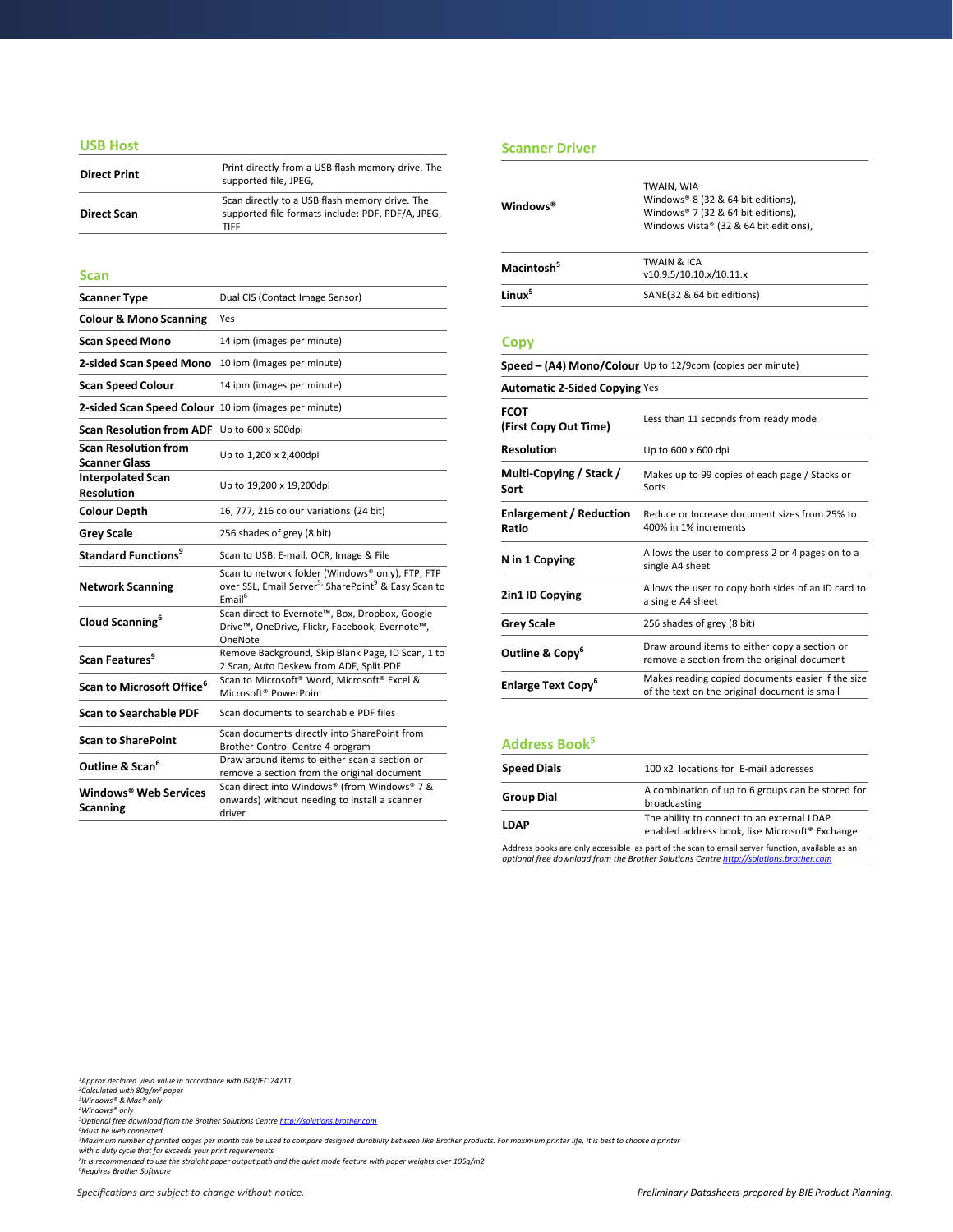| Fax                                          |                                                                                                                                                                                       |
|----------------------------------------------|---------------------------------------------------------------------------------------------------------------------------------------------------------------------------------------|
| <b>Fax Modem</b>                             | 33,600bps (Super G3)                                                                                                                                                                  |
| <b>Automatic 2-Sided</b><br>Faxing           | Yes                                                                                                                                                                                   |
| Internet Fax (iFax) <sup>5</sup>             | Fax documents anywhere in the world over the<br>Internet without the use of a telephone line                                                                                          |
| PC Fax Send <sup>9&amp;3</sup>               | Send faxes directly from your PC                                                                                                                                                      |
| PC Fax Receive <sup>9&amp;4</sup>            | Receive faxes directly to your PC                                                                                                                                                     |
| <b>Automatic Redial</b>                      | Automatic redialling if the recipient fax is busy                                                                                                                                     |
| Telephone Index                              | An electronic, alphabetical listing of stored speed dials<br>and group numbers                                                                                                        |
| <b>Distinctive Ring</b><br><b>Detection</b>  | An external service that allows two or more telephone<br>numbers shared on a single fixed line and use different                                                                      |
| (UK & Denmark only) ring tones               |                                                                                                                                                                                       |
| <b>Speaker / Ring</b><br>volume              | 3 levels and off                                                                                                                                                                      |
| Fax / Tel Switch                             | Automatic recognition of fax and telephone reception                                                                                                                                  |
| Super Fine                                   | Enables quality transmission of very small print and<br>line drawings                                                                                                                 |
| Contrast                                     | Auto / light / dark                                                                                                                                                                   |
| <b>Enhanced Remote</b><br>Activate           | Transfer a fax call, answered on an extension phone,<br>to the fax machine                                                                                                            |
| <b>Delayed Timer</b>                         | Up to 50                                                                                                                                                                              |
| Quick-Scan                                   | Reduce scanning times by scanning a fax into memory<br>before sending. Approximately 2.5 seconds per page<br>A4 standard resolution                                                   |
| Memory<br>Transmission                       | Up to 200 pages (ITU-T Test Chart, Standard<br>Resolution, JBIG)                                                                                                                      |
| <b>Out of Paper</b><br>Reception             | up to 200 pages (ITU-T Test Chart, Standard<br>Resolution, JBIG)                                                                                                                      |
| <b>Dual Access</b>                           | Allows the operator to perform 2 different tasks on<br>the machine at the same time                                                                                                   |
| <b>Broadcasting</b>                          | Send the same fax message to up to 50 separate<br>locations                                                                                                                           |
| <b>Batch Transmission</b>                    | Stores documents for the same location in the<br>machines memory for transmission in a single call                                                                                    |
| <b>Auto Reduction</b>                        | When receiving a single page document longer than<br>A4 (297mm) the fax machine will automatically reduce<br>the message to fit onto a single A4 sheet                                |
| <b>ECM (Error</b><br><b>Correction Mode)</b> | The MFC will detect line errors during fax transmission<br>and resend the page(s) of the document that had an<br>error (recipient machines must share this feature for it<br>to work) |
| <b>Fax Forwarding</b>                        | Sends a fax received in memory to another pre<br>programmed fax number                                                                                                                |
| <b>Remote Access</b>                         | Allows users to remotely access their machine                                                                                                                                         |
| <b>Fax Retrieval</b>                         | Allows remote access to faxes stored in the machine                                                                                                                                   |
| Remote Set-up <sup>3</sup>                   | Allows users to set-up the MFC from their PC                                                                                                                                          |
| <b>Grey Scale</b>                            | 256 shades (8 bit) of grey are available for faxing                                                                                                                                   |
| <b>Fax Preview</b>                           | Preview received faxes on the screen                                                                                                                                                  |
| Fax stamp                                    | Add the date and time to all received faxes                                                                                                                                           |

## **Standard Paper Handling**

| Paper Input <sup>2</sup>           | Standard Tray - 250 sheets<br>Lower Tray - 250 sheets<br>Multi Purpose Tray - 100 sheets up to A3 plain<br>paper or up to 5 sheets of other media<br>Automatic Document Feeder (ADF) - 50 sheets                                                                                                                                                                                                                                                                                                                                                                                                                                                                                                                                       |
|------------------------------------|----------------------------------------------------------------------------------------------------------------------------------------------------------------------------------------------------------------------------------------------------------------------------------------------------------------------------------------------------------------------------------------------------------------------------------------------------------------------------------------------------------------------------------------------------------------------------------------------------------------------------------------------------------------------------------------------------------------------------------------|
| Paper Output <sup>2</sup>          | Face up - 100 sheets                                                                                                                                                                                                                                                                                                                                                                                                                                                                                                                                                                                                                                                                                                                   |
| <b>Media Specification</b>         |                                                                                                                                                                                                                                                                                                                                                                                                                                                                                                                                                                                                                                                                                                                                        |
| Media Types & Weights <sup>8</sup> | Standard Tray - Plain, Inkjet, Glossy* & Recycled<br>paper (between 64 - 220g/m <sup>2</sup> , 260/m <sup>2</sup> when using<br>Brother BP-71 Glossy Paper) *Glossy up to A4 only<br>Lower Tray - Plain & Recycled (between 64 -<br>$120g/m2$ )<br>Multi Purpose Tray - Plain, Inkjet, Glossy* &<br>Recycled paper (between 64 - 220g/m <sup>2</sup> , 260/m <sup>2</sup><br>when using Brother BP-71 Glossy Paper) *Glossy<br>up to A3<br>Automatic Document Feeder (ADF) - plain &<br>recycled paper (between $64 - 90g/m^2$ )<br>2-sided Print - plain & recycled paper (between 60<br>$-120$ g/m <sup>2</sup> )                                                                                                                    |
| <b>Envelope Printing</b>           | Yes: Accuracy & reliability will depend on the<br>quality & type of envelopes or labels used                                                                                                                                                                                                                                                                                                                                                                                                                                                                                                                                                                                                                                           |
| <b>Media Sizes</b>                 | Standard Tray - A3, LGR, LGL, A4, LTR, EXE, Folio,<br>A5, A6, Photo(10x15cm), Indexcard(13x20cm),<br>Photo-L(9x13cm), Photo-2L(13x18cm), Com-10, DL<br>Envelope, Monarch, C5, Mexico Legal, India Legal<br>Lower Tray - A4, LTR, A3, LGR, LGL, Folio, Mexico<br>Legal, India Legal<br>Multi Purpose Tray-A3, LGR, LGL, A4, LTR, EXE,<br>Folio, A5, A6, Photo(10x15cm),<br>Indexcard(13x20cm), Photo-L(9x13cm), Photo-<br>2L(13x18cm), C5, Com-10, DL Envelope, Monarch,<br>Mexico Legal, India Legal<br>2-sided Print - PC Print: A4, LTR, EXE, A5<br>Copy: A4, LTR, A5<br>Automatic Document Feeder (ADF) - Width:<br>105mm to 215.9mm x Length: 148mm to<br>355.6mm<br><b>Scanner Glass</b><br>-Up to Width: 215.9mm x Length: 297mm |

#### **Supplies**

| <b>Carton Contents</b>      | Ink cartridges, power supply cord, fax line cord,<br>driver software for Windows®, Quick Set-Up Guide<br>(PC interface cable NOT included) |
|-----------------------------|--------------------------------------------------------------------------------------------------------------------------------------------|
|                             | Magenta:<br>LC3217M 550 pages, LC3219XLM 1,500pages<br>Yellow:<br>LC3217Y 550 pages, LC3219XLY 1,500 page                                  |
| Ink cartridges <sup>1</sup> | Black:<br>LC3217BK 550 pages, LC3219XLBK 3,000 pages<br>Cyan:<br>LC3217C 550 pages, LC3219XLC 1,500 pages                                  |

The frequency of replacement consumables will vary depending on the complexity of the prints, the neglectric coverage, paper size, and the type of media.

*<sup>1</sup>Approx declared yield value in accordance with ISO/IEC 24711 <sup>2</sup>Calculated with 80g/m² paper <sup>3</sup>Windows® & Mac® only*

<sup>4</sup>Windows® only<br><sup>5</sup>Optional free download from the Brother Solutions Centre <u>[http://solutions.brother.com](http://solutions.brother.com/)</u><br><sup>5</sup>Must be web connected<br><sup>7</sup>Maximum number of printed pages per month can be used to compare designed durability b